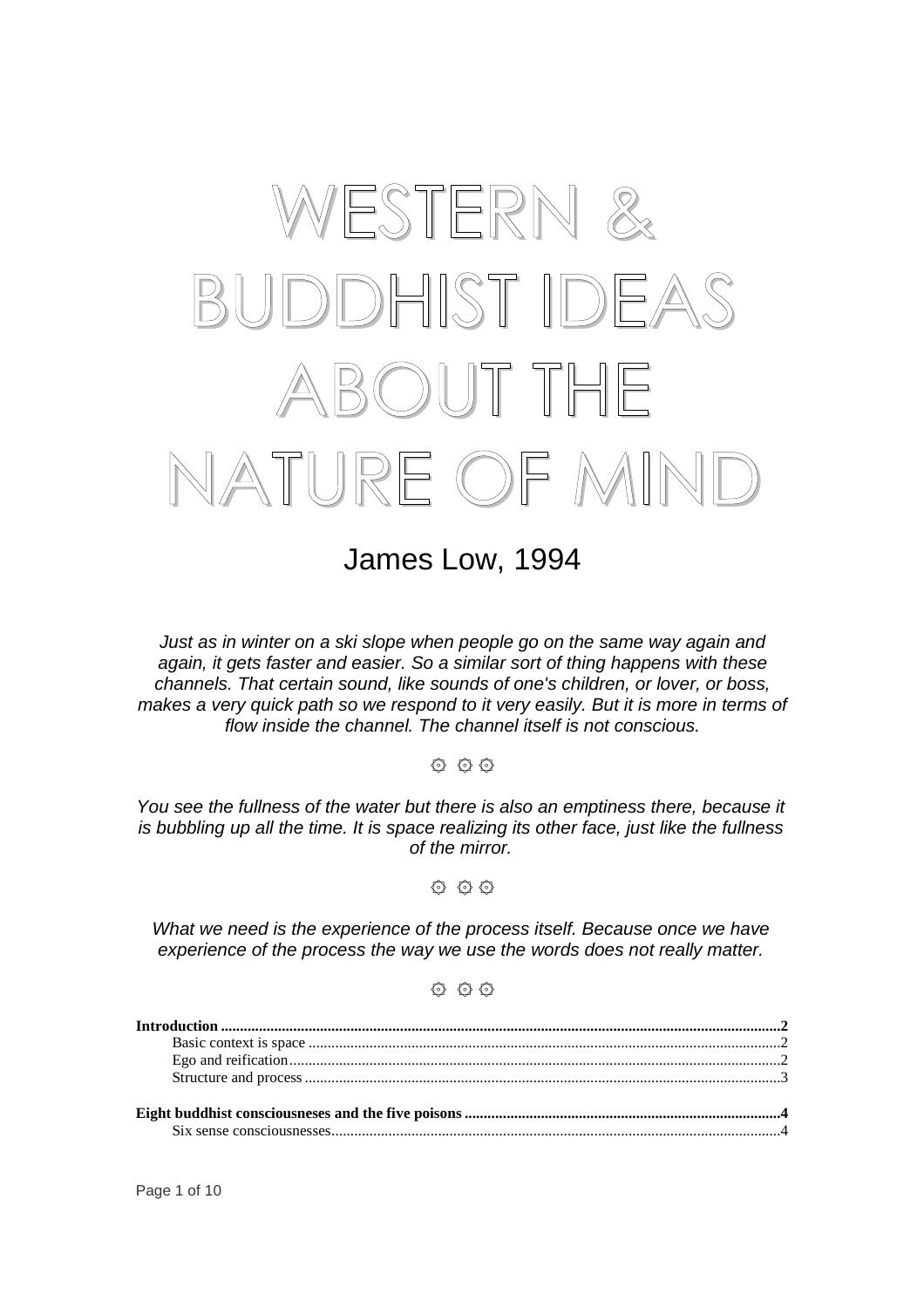| Seeing emptiness of the 'Thinker of the thought', of the 'Feeler of emotions' is more difficult8 |  |
|--------------------------------------------------------------------------------------------------|--|
|                                                                                                  |  |
|                                                                                                  |  |

## **Introduction**

I'll start by giving an example first and then relate that example to some of the ideas that we have in the west at the moment about the nature of the mind, and then I will go on to look at some of the buddhist ideas.

#### **BASIC CONTEXT IS SPACE**

The first thing we have in any interaction is a context. The most basic context is space. We could say that's the absolute context.

Then inside that there is an ecological context in which subject and object, people, animals, all the elements, living and not-living are moving together creating one whole. That is the relative context.

Inside that context we live. In order to live we have to have a structure, a body. And that structure is maintained by a set of processes. These processes have both content and product. Thus for example when we eat, the food becomes the content of the process of digestion and is separated into two kinds of products; that which is incorporated into the structure and that which is excreted. Thus we can view our physical existence in terms of these concepts: absolute context, relative context with structure, process, content and product.

These concepts are also useful for trying to understand the mind and how it functions dynamically from moment to moment.

#### **EGO AND REIFICATION**

In this century with the work of Freud and Jung, concepts have developed about how the mind can be understood. We are probably all familiar with the ideas of the unconscious and the conscious mind. The conscious part we can see as consisting of an ego and perhaps a super-ego, that is to say a bit of the mind that is concerned with self-identity. The super-ego is what has been taken in and learned. It is the product of the individual's interaction with the environment and it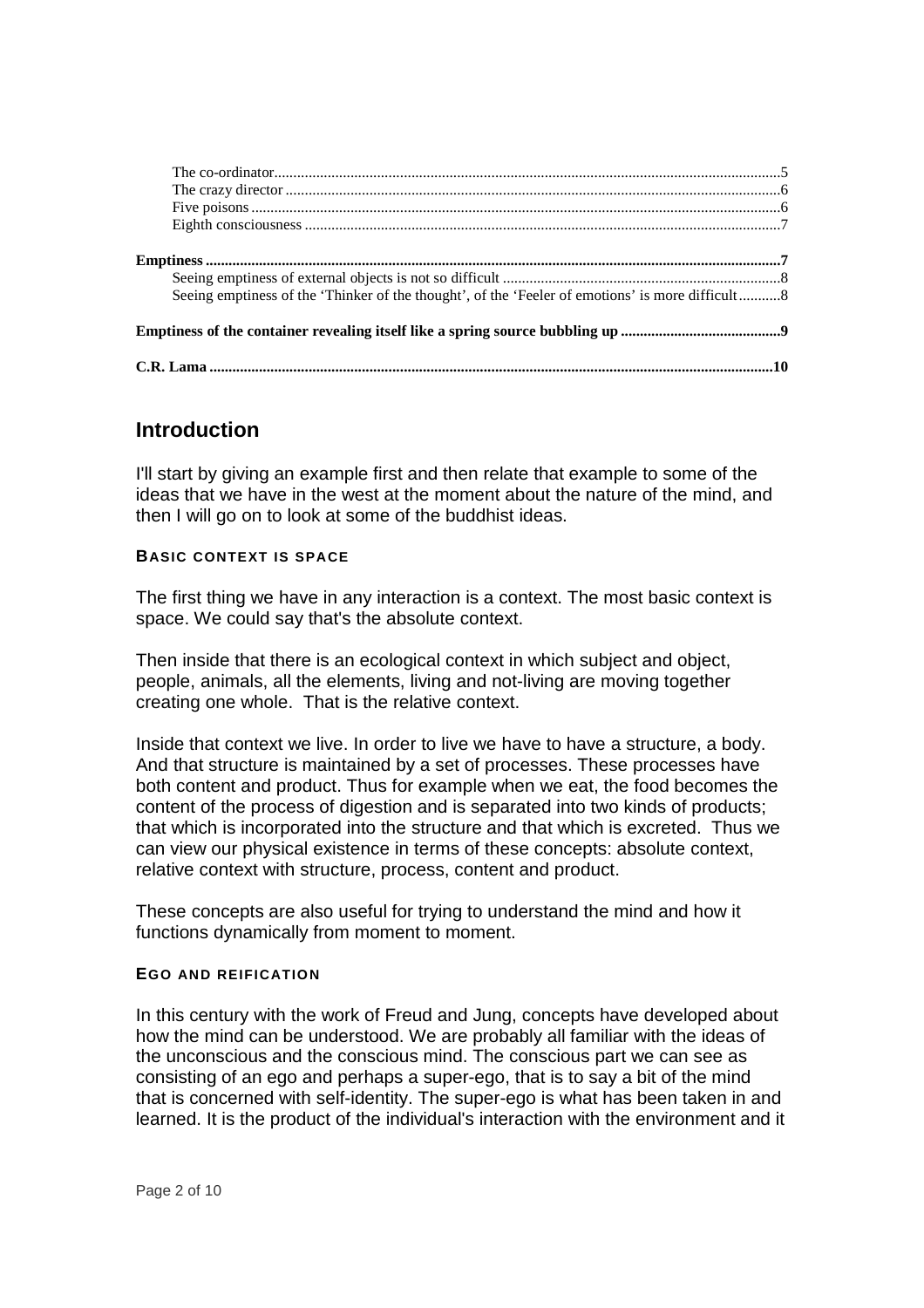functions with a kind of a structure. Words like 'ego' are used in many different ways—as a kind of structural concept; as a process concept; and as a content concept.

Many of the words that we use now in the West regarding mental states are used to support a general attitude of reification, as if they referred to real structural entities existing per se. Thus the unconscious is often talked of as if it were inside us, as a big, vast, infinite thing like a huge bag that is pushing out all sorts of stuff. So it is seen in a solidified concrete way, as existing as 'some thing'.

The mental structures indicated by these concepts have processes, a living energy which seems to create things. Generally we find it very difficult to think of something and understand it, without turning it into a substance. This is because we are interacting all the time as if there is an outer world and an inner self; and that the objects we can see outside have a concrete form, a definite shape.

When we look inside and have a sense of our feelings or thoughts they don't have such a form. But the language which we use to talk about the mind is also a language which has developed through external concerns. So a lot of the time we are using metaphors and examples which are based on supposedly real solid entities—things existing out there in themselves.

#### **STRUCTURE AND PROCESS**

However our ability to see the outer world and the inner world in a fairly regular patterned way is very important for our mental health. When we say somebody has a mental breakdown, a collapse, there is a sense of losing structure, of not knowing where one is.

There are two functions to whatever concepts we use to understand our mind and how we are. The first is in terms of relative truth, and is to give us a sense of our own ordinary identity so that 'I know who I am and I know what the world is'. At every moment a vast amount of information is coming into our senses and we make sense of that 'chaos of possibility' by having fixed ideas about what is happening.

Secondly, the more absolute value of these concepts of the mind is to help us to look beyond the known, beyond what we actually rely on. The clearer we are about ordinary interactions, the more possible it is to take the risk to enquire deeply.

For example if someone wants to go into psychotherapy as a client they are offered a definite place to meet, a regular time of meeting, a regular seat or couch, with the same person as a therapist who will operate according to the same model. And with this outer boundary of security the person can start to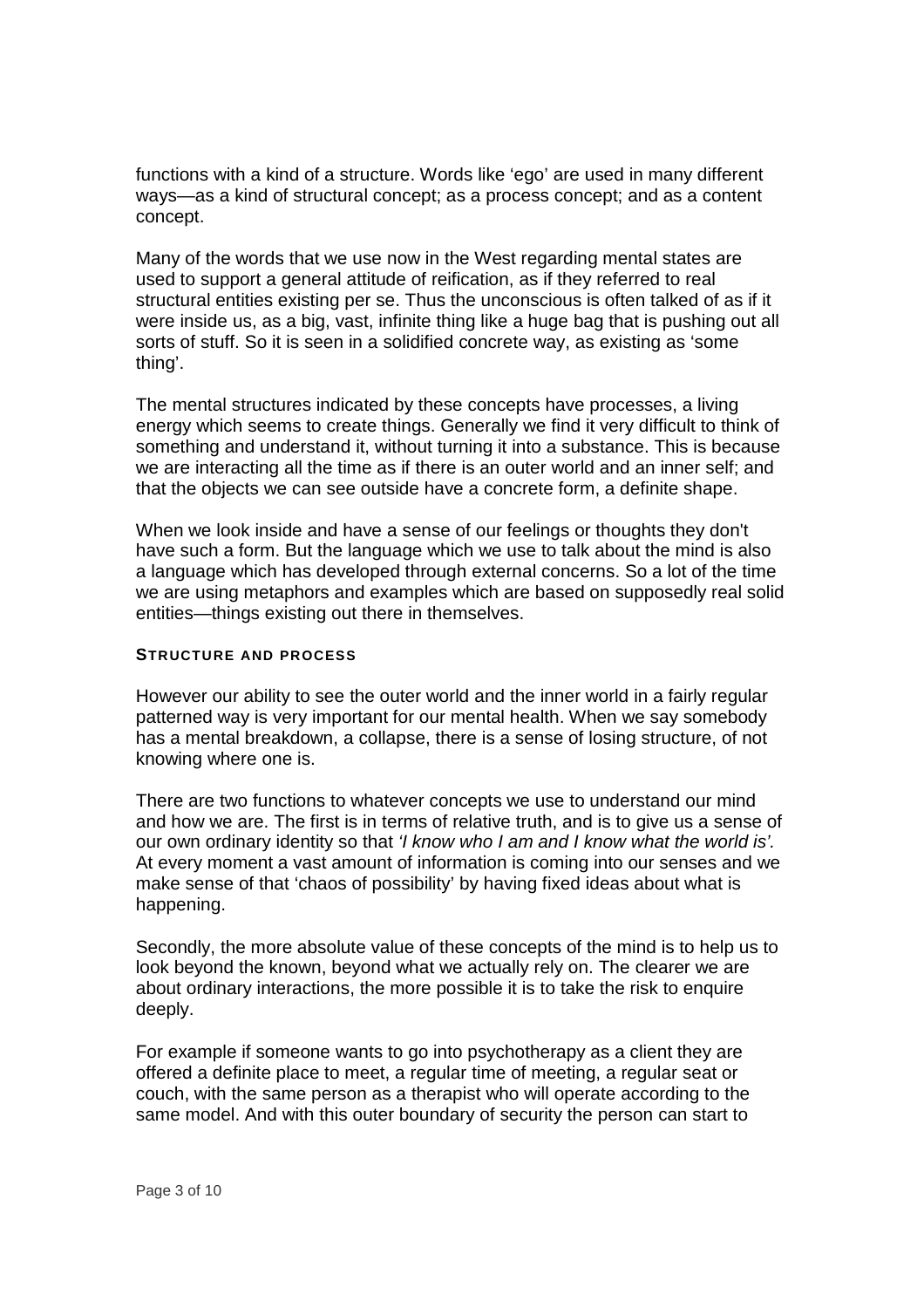take risks. In Buddhism when we explore the nature of the mind I think there is a very similar process at work.

## **Eight buddhist consciousnesses and the five poisons**

#### **SIX SENSE CONSCIOUSNESSES**

The basic texts that deal with the nature of the mind belong to a system called 'abhidharma'. These texts were developed from the teachings of Buddha Sakyamuni which he based on his own contemplative enquiry. He has described the processes that he experienced.

In these texts he describes how we have the five sense organs. These five senses have five kinds of objects. They also have five mental functions supporting them. So that for example if I hear a sound, there is something out there which makes contact with my hearing sense organ. Our capacity for sensory awareness arises with the sense object The capacity is not fixed and enduring but contextual and transient.

It is important to say here that it is described traditionally as only a process. So that if I was in a completely soundproof room there would be no mental coordinator of sound. But as soon as a sound is made, that co-ordinating function starts to operate. That process is called 'rNam Par Shes Pa' in Tibetan. rNam Par Shes Pa means 'fully knowing' –really being in touch with what is happening. This term rNam Par Shes Pa is often translated as 'consciousness', but it is important to understand here that in this buddhist view, consciousness is neither a structure nor an entity.

Hearing consciousness has a site of operation, a working place and this is the heart chakra. Around the outside of the heart chakra there are eight passageways, eight channels of energy. One of these deals with hearing. The energy moves there when sound appears. So there is a very sensitive, responsive system operating.

But there is no consciousness per se existing inside us like our heart or our lungs do. In modern neurophysiology people have been thinking that there were discrete spots in the brain which would deal with particular functions. That's still in rough terms how it is generally thought of although there is also the sense of patterns of responses creating their own pathways. Thus if you have a habit of always picking your ear, in the brain there will develop a particular pathway of messages so that it becomes easier and easier to replicate that action.

Just as in winter on a ski slope when people go on the same way again and again it gets faster and easier, a similar sort of thing happens with these channels. Certain sound, like sounds of one's children, or lover, or boss makes a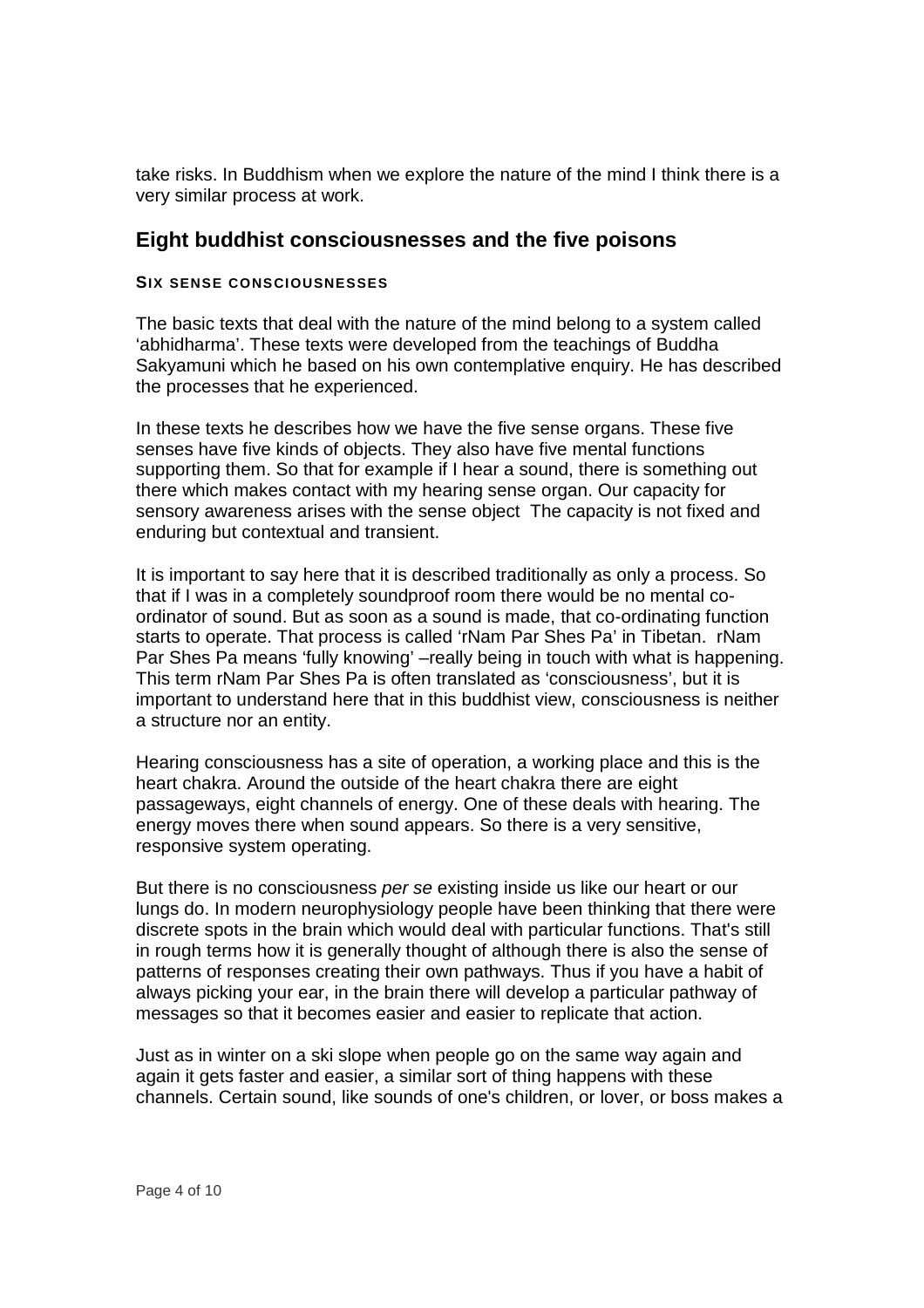very quick path so we respond to it very easily. But it is more in terms of flow inside the channel. The channel itself is not conscious.

For example if you have vessels with liquids of different viscosity and next to them you hold tuning forks with different notes, different vibrations, you find that some sounds go through some viscosities, some densities, easier than through others. Similarly the quality of the wind's energy in the channels is described as being rough or fine. It moves across the spectrum. And when we engage in very dualistic activities, being very separate from the world, then the crudeness of the interaction makes the wind crude, hard.

So what you have here is the total system, an ecological system if you like, in which changes in the outer world affect the inner world; and changes in the inner world affect the outer world. And we have probably all experienced that if we do some meditation, afterwards our senses are a bit lighter and clearer, the world seems to be a bit more alive. This would be an example of that. The same thing happens for the other five senses. Thus these five ways of interaction provide a wide variety of sense data.

#### **THE CO-ORDINATOR**

There is also a sixth consciousness which is the co-ordinator of the processes of the other five, of all that is coming through the senses. In Tibetan it is called 'Yid Kyi rNam Par Shes Pa'. Yid is the equivalent of the Sanskrit word 'manas' which indicates cognitive capacity. And rNam Par Shes Pa is the same as vijnana [Sanskrit] which means 'a particular kind of knowing'.

Sometimes this particular organizing function is described as being the ego because its operation generates a sense of self by its operation, in the same way that the conductor of an orchestra is the essence of the orchestra. He brings it to life, brings it to fulfilment. But if the conductor believes that he exactly is the whole orchestra, he can make a lot of trouble.

Similarly if we believe that the functioning is really us and that we are doing the "I am listening", "I am seeing", then instead of playing and moving and allowing the richness of the world, we put it into a box and squeeze it so that it ends up fighting against us.

The function of this sixth consciousness is rather to facilitate the effective and collaborative action of the other five. As an example of this, in modern management it is customary to give as much independence and responsibility as possible to different members of a team. The role of the manager is then to balance and harmonize the way everybody is working and not to enforce rules. So this again is a process and it is operating through the same sort of structures and energy flow as the other five.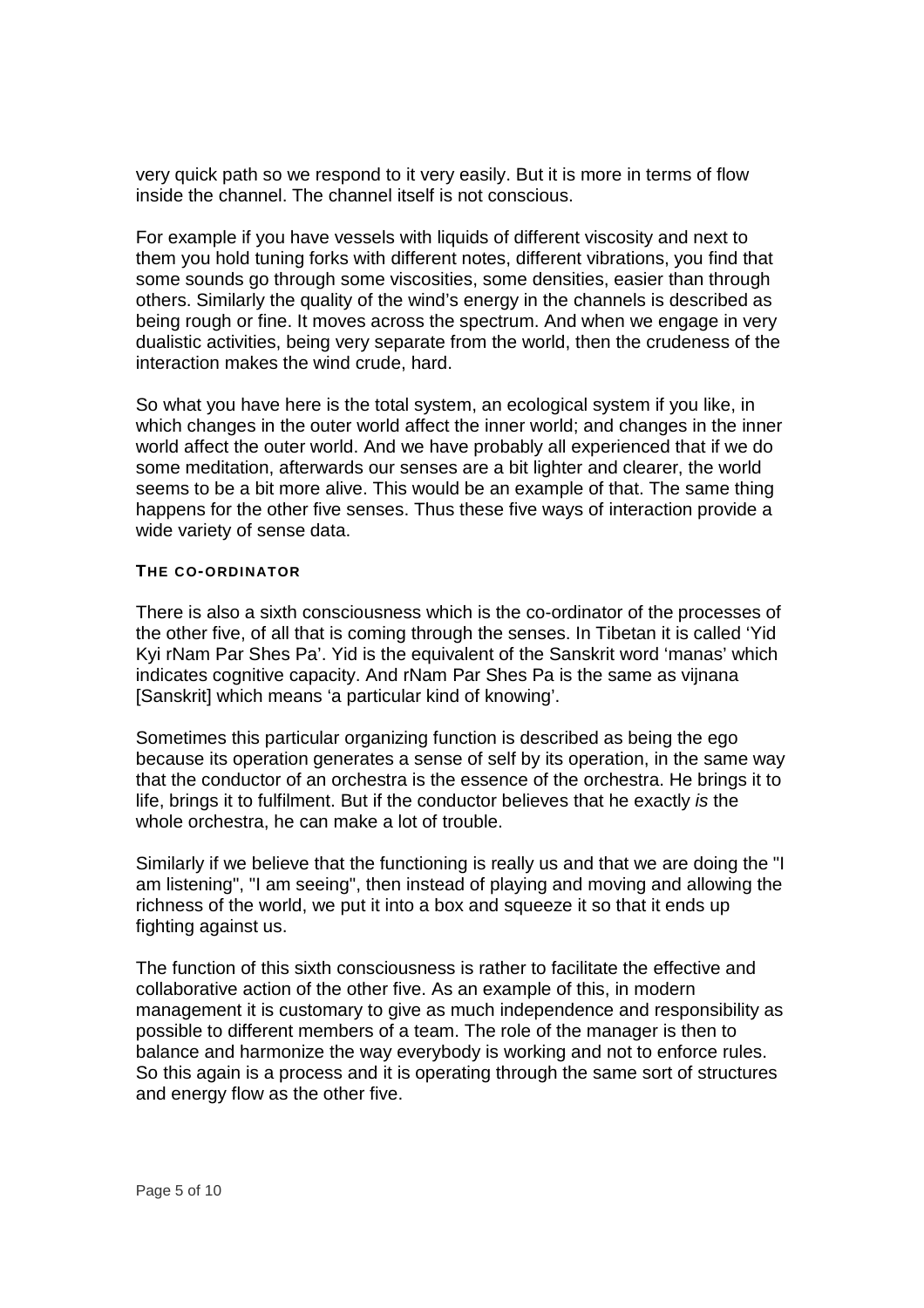#### **THE CRAZY DIRECTOR**

There is a seventh function which is called the afflicted or the charged-up director, the crazy director. In Tibetan it is called 'Nyon Mong Yid Kyi rNam Par Shes Pa'. Nyon Mong are afflictions and traditionally are often described as being like five poisons. They are considered to be poisons because when you take a poison into yourself everything goes a bit wrong, you don't feel healthy, your system is not operating properly.

But as we can see many people in the modern world are deeply poisoned by their food but they do not recognize that they are poisoned. Many people give their children Coca-Cola and chocolate all the time and then are surprised to have hyper-active children. And these five poisons operate similarly, being not often recognized.

#### **FIVE POISONS**

The first one is stupidity. It means not being fully awake. It is as if you arrive late at a party and everyone else is drunk. They think they are very interesting and fascinating, but if all the drink is finished, since you can only drink tea, you quickly find their conversation very boring! In that way when stupidity is happening we live in confusion but do not recognize it at all. As with drunk people we tell the same story again and again and think it gets better every time.

The next poison is attraction. As an example when I look at the flowers in front of me, my eyes are drawn to this big bunch of flowers. Then I don't see the other things that are there on the table. That's the nature of attraction. It acts like a pair of blinkers. The negative aspect of this is that the attractions become habits, and then we miss out on a huge area of experience. The positive benefit of it is that it keeps us reasonably clear in situations in the sense of having a simple identity. So if you decide to follow one profession it is very important to have that attraction until you retire because if every day you have a new idea of what you want to be life, you become very disturbed.

There are similar situational benefits with all these five poisons. That is to say, they generate a sense of ordinary identity, of being someone in particular, of being me. And that has to be understood if we try to open them up.

The next poison is aversion which means responding in a negative way to things. Again, the main function of this is to cut off lots of possibilities and to charge the mind up with a lot of energy when we can't avoid the thing towards which we feel aversion. In Buddhism the simplest definition of suffering is not getting what you do want and getting what you don't want.

Then the fourth of the poisons is pride. This is a poison because it means basically a kind of self-obsession. So that someone who is always depressed is also, if you like, under the influence of pride. In the sense that the process, the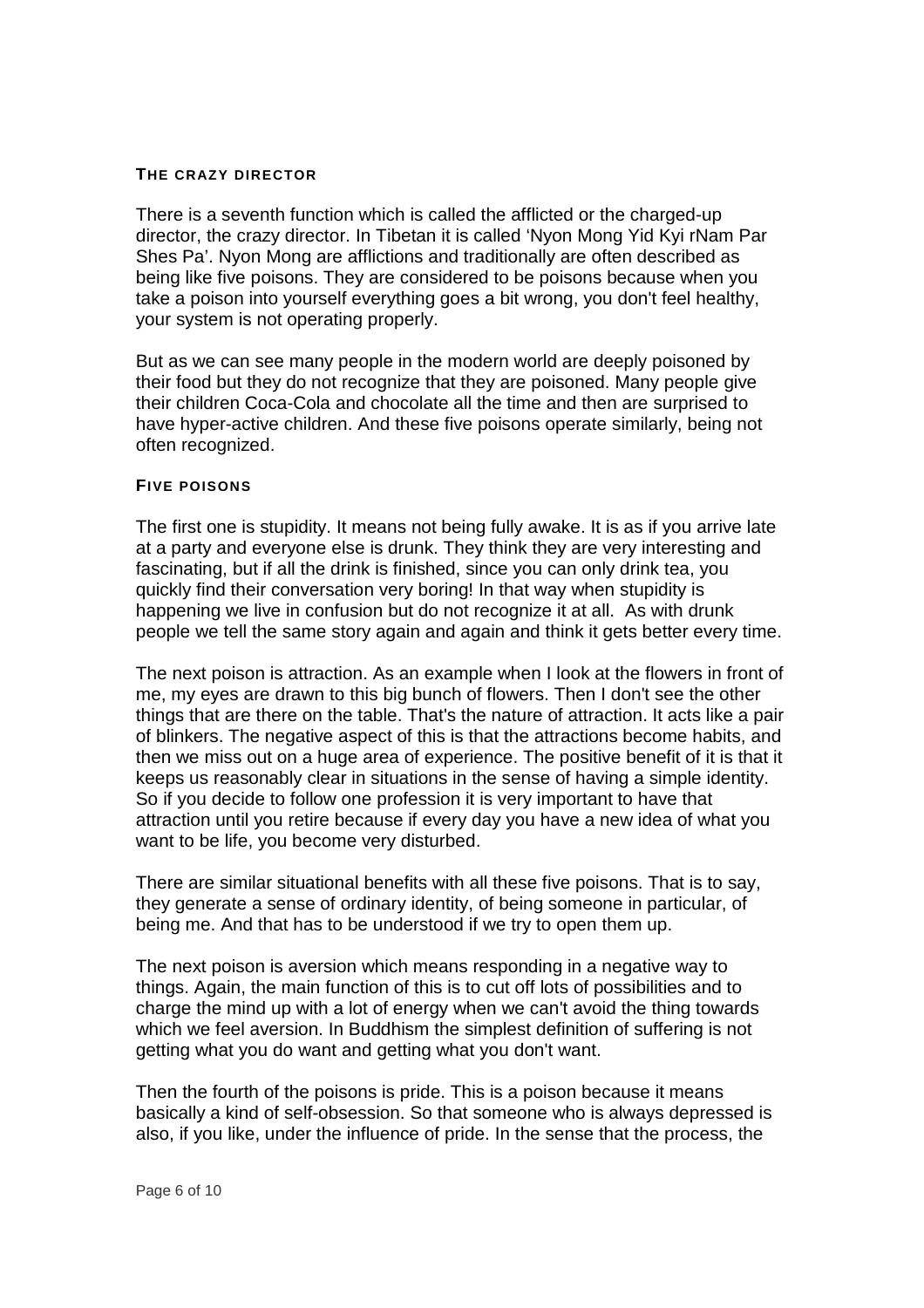energy is focused on the self, everything coming in, affirming the same basic stand point.

The fifth poison is jealousy in which the energy is focussed outside. This means that it is very difficult to understand yourself since the attention is always on someone else.

These five poisons are like imbalances in the healthy functioning of the senses so that, when the outer world is changing and the inner energy flow is moving to respond to that, it is as if in the arteries cholesterol is building up and they become narrow. And so you get blockages and the natural, even flow of responsive energy gets distorted.

#### **EIGHTH CONSCIOUSNESS**

Then there is the eighth form of consciousness called Kun Zhi rNam Par Shes Pa or alayavijnana [Sanskrit]. Basically it means the consciousness which is the root of everything.

It has two faces, one a relative face in which it is a little bit like Jung's idea of collective unconscious, a sort of huge dustbin in which all past habits and imbalances are stored, or if you prefer, like a vast database. And that means although we may feel we have gone beyond a particular habit, we may have done some work on our selves, some therapy, some meditation, whatever –we may feel we are clear of something –and yet suddenly it appears again.

In the early Mahayana texts when the idea of this consciousness which is the source of everything was developed it was seen very much in this dustbin sense. For example D.T. Suzuki when he translated the Lankavatara Sutra, translated it as 'store consciousness'. However this consciousness, this way of functioning has another face, the absolute face.

Thus, ordinarily we experience events as entities, as things that have happened. We feel we have a structure—our mind – which is a process with contents. So, if something has happened in the day we might dream about it at night. We can imagine that the event has somehow come from outside, into our mind and is held as some kind of substance in our memory. All our language supports us in this kind of perception, for that is how we talk about experience. The language used in the early texts, particularly in the Abhidharma texts when these mental events were being described, was very much the language of substances and of real processes, as if something substantial is happening.

### **Emptiness**

When the Buddha gave the second turning of the Dharma wheel—when he taught about emptiness – it was initially in terms of the emptiness of external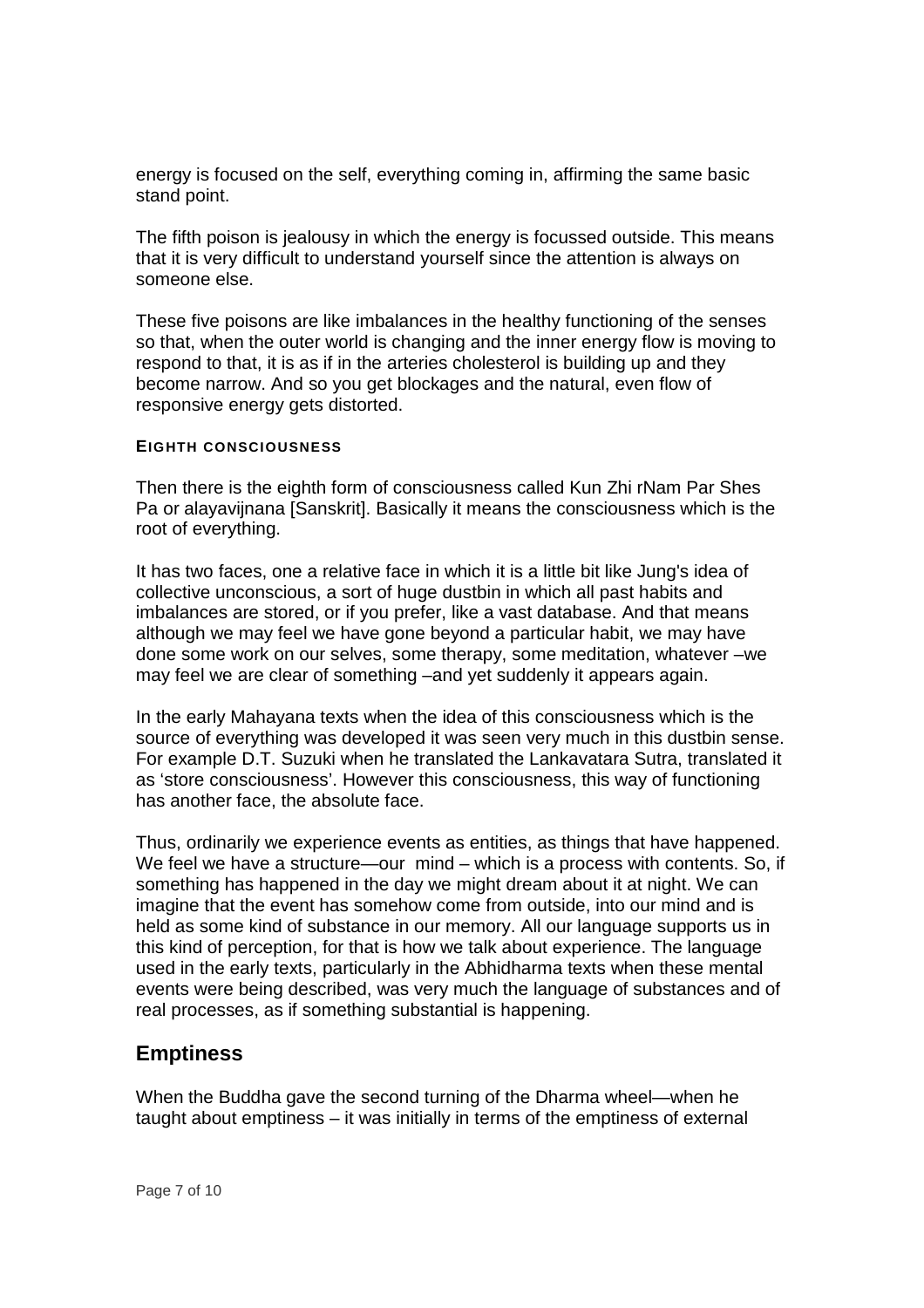objects. Gradually people became more familiar with the idea that an object, such as this glass in front of me now, has no inherent self-nature, that it exists in a relative context, as a function of a process of becoming, but in itself has no definite eternal being as a glass. You don't need me to drop the glass and see it smash for you to understand that!

#### **SEEING EMPTINESS OF EXTERNAL OBJECTS IS NOT SO DIFFICULT**

However the habit of conceptualizing the experience in terms of 'I am seeing a glass' – particularly if it is a very special glass with personal associations – is very strong. It would no longer be just a glass but it would be holding an enormous number of projections and hopes and memories. And so it would be very difficult to see the glass just as a glass. In this way, the next stage of seeing the glass as emptiness becomes impossible. One of the essential processes of meditation is for us to remove our many levels of projection from objects – that is to say, to make the world simple. If we make the world simple then to dissolve it into energy is a simple process of the flow of becoming.

I have introduced this idea here because this is the other face of the 'consciousness that is the ground of everything'. Starting from external objects we can see fairly easily that they are empty of inherent self-nature. When we look at our emotions and our thoughts we can see that they are very transitory.

#### **SEEING EMPTINESS OF THE 'THINKER OF THE THOUGHT', OF THE 'FEELER OF EMOTIONS' IS MORE DIFFICULT**

But somehow the sense that there is some thinker of the thought, some feeler of the emotions, is very, very difficult to get rid of. And it is by looking at this point, of what is the nature of the thinker and the looker that the nature of this' 'consciousness that is the source of everything' changes. It is a bit like looking into your mirror when you are shaving or putting on make-up or whatever, somehow it is very habitual. You know who is there. And because of that you don't see very much.

But if you actually look at the mirror it is something very mysterious. This mirror is empty and yet something is inside. And whatever you hold up suddenly appears there. We can only have that experience of the mystery of the mirror if we allow it to be empty. Because when you look at yourself in the mirror you have already filled the mirror with the image that you know. You only see what you already know. In this way all the possibilities of the mirror are hidden by whatever thing you need to see there.

In the same way when meditating, you come to a point where you see the same person again and again. You get to know your mind. This can be seen as a kind of self-knowledge. If you know everything in the dustbin then it is very difficult to go beyond the boundary of the dustbin because the more you know, the more fascinating the patterns become.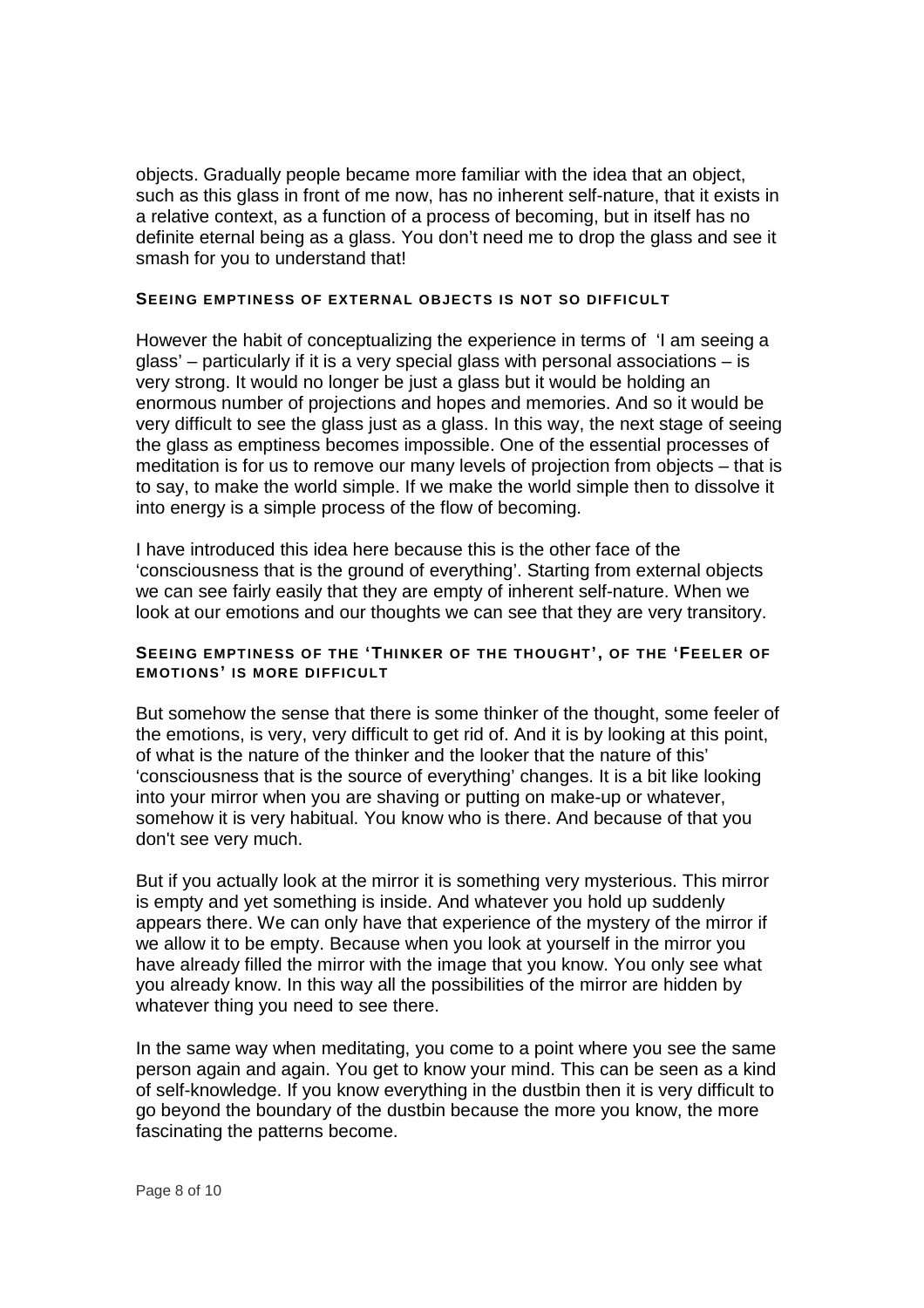# **Emptiness of the container revealing itself like a spring bubbling up**

But by bringing the awareness of emptiness onto that basic holding nature, onto the basic dustbin or container itself, it is transformed into –or rather revealed as – something like a source, like a spring. It is like when you go into the mountains and you see a spring. If you are thirsty you see "Oh, there is some water, some container of water" and you drink it. You see the fullness of the water but there is also an emptiness there, because it is bubbling up all the time. It is space realizing its other face, just like the fullness of the mirror.

It is accepting that nature of the process of the unfolding of the ground, which is the breakthrough into the real nature of the source or the 'ground nature' of the mind. Why? Because at that point the notion of the mind being an entity is completely released. There is the sense of the absolute context which I talked about in the beginning.

We can see that the earth is floating in space and is suffused by space, exists in space, is not an enemy of space, is an expression of space, and that inside that large expression of space there are many interactions which seem to be real but are in effect just interacting processes whose basic nature is space.

Similarly on having this experience of the source nature, this flowing source – not source as a big rich pot with lots of things in it – but source like a spring in the mountain, ceaselessly bubbling up with a flow that both reveals and conceals the source. Then everything that is arising is contained within this process, absolutely clear and not solidifying into entities. In the same way the mirror is vast in its emptiness. The images that appear in it are not real, and yet they are absolutely clear and perfect in their definition.

I think the essential point is this: that this is a flow of ideas. Each of these stages can be seen in terms of a structure, or a process, or content, or product. And that's what makes it very very difficult, because traditional texts move around the frame of reference within which they are using technical terms at any given time. Sometimes they are talking in a very relative subject-object interactive way. So, a term like 'Sems' which can be translated as 'mind' may have a similar range of usages as its English equivalent. Thus I can have thoughts in my mind in the same way as I can have money in my pocket. We can use a linguistic metaphor like this and it affirms reification. There is no real meaning in any of these words. Studying definitions of them again and again won't help. What we need is the experience of the process itself. Because once we have experience of the process the way we use the words does not really matter.

At the moment I am thinking of learning to drive a car. So if am sitting in a car I look at what the driver does and I keep trying to remember all the different things that his feet do when he comes to a corner. I get very, very troubled by the